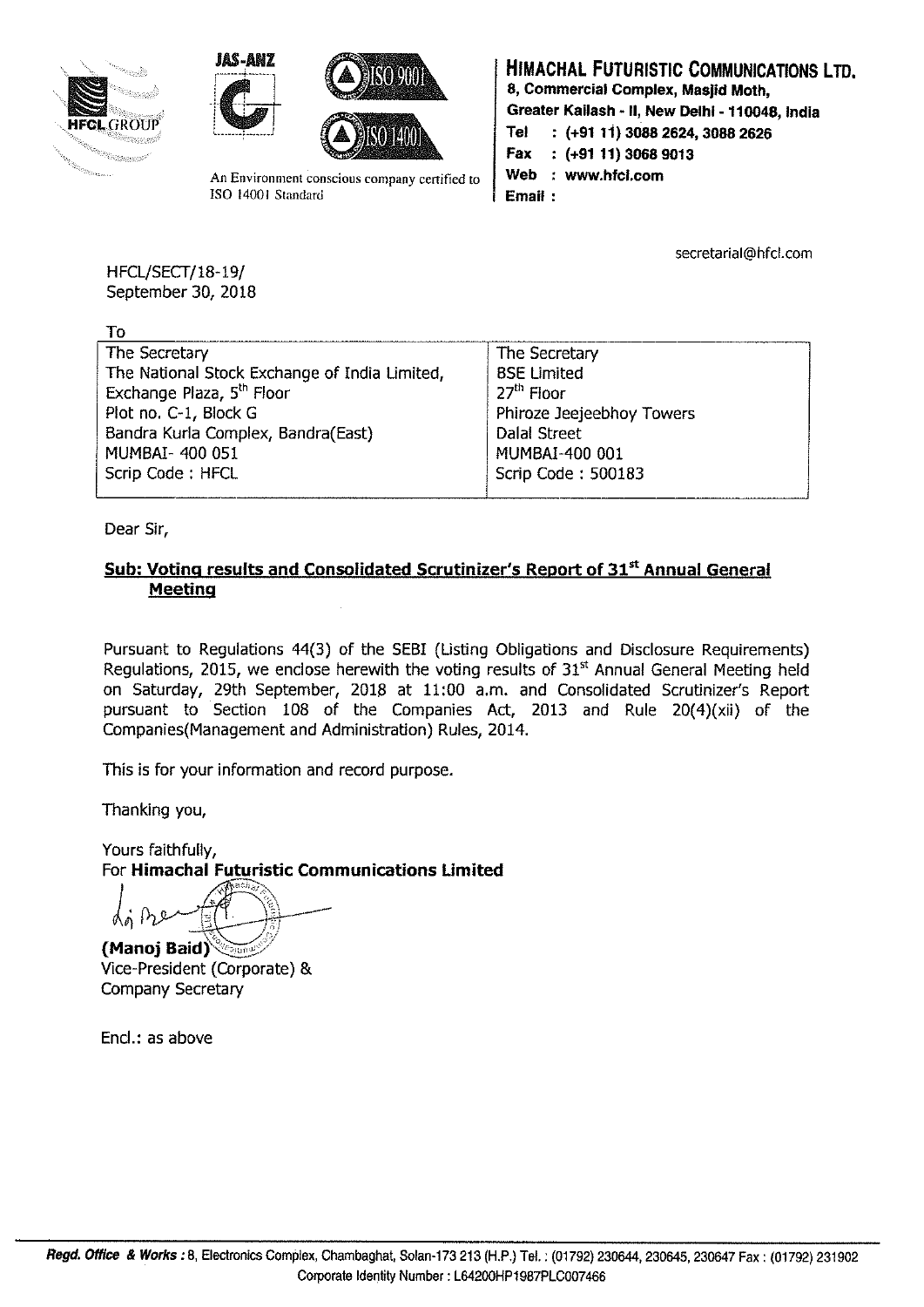# **HIMACHAL FUTURISTIC COMMUNICATIONS LIMITED**

#### Format for Voting Results Annexure I

#### Regulation 44(3) of the SEBI (Listing Obligations and Disclosures Requirements) Regulations, 2015

| Date of the AGM/EGM                                                           | 29/09/2018<br>235990 |  |  |  |  |  |
|-------------------------------------------------------------------------------|----------------------|--|--|--|--|--|
| Total number of shareholders on record date                                   |                      |  |  |  |  |  |
| No. of shareholders present in the meeting either in person or through proxy: |                      |  |  |  |  |  |
| Promoters and Promoter Group:                                                 |                      |  |  |  |  |  |
| Public:                                                                       | 141                  |  |  |  |  |  |
| No. of Shareholders attended the meeting through Video Conferencing           |                      |  |  |  |  |  |
| Promoters and Promoter Group:                                                 | INA                  |  |  |  |  |  |
| Public:                                                                       | 'NA                  |  |  |  |  |  |

#### Agenda-wise disclosure (to be disclosed separately for each agenda item)

| $\sim$ $\sim$ $\sim$ $\sim$ $\sim$<br><b>Sr. No. 1</b>                       | (Ordinary)                    | Resolution No. 1<br>To receive, consider and adopt:<br>医水杨酸 医单骨动脉<br>a. Audited Financial Statements, Reports of the Board of Directors' and Auditors'<br>b. Audited Consolidated Financial Statements and Auditors' Report |                        |                                            |                                   |                                  |                                                               |                       |  |  |  |  |
|------------------------------------------------------------------------------|-------------------------------|-----------------------------------------------------------------------------------------------------------------------------------------------------------------------------------------------------------------------------|------------------------|--------------------------------------------|-----------------------------------|----------------------------------|---------------------------------------------------------------|-----------------------|--|--|--|--|
| Whether promoter/ promoter group are interested in the<br>agenda/resolution? |                               | INo <sup>-</sup>                                                                                                                                                                                                            |                        |                                            |                                   |                                  |                                                               |                       |  |  |  |  |
| <b>Category</b>                                                              | <b>Mode of Voting</b>         | No. of Shares<br><b>Held</b>                                                                                                                                                                                                | No. of Votes<br>Polled | % of votes polled on<br>outstanding shares | No. of Votes-in<br><b>Itavour</b> | INo. of Votes-<br><b>against</b> | % of votes in favour on % of votes against on<br>votes polled | votes polled          |  |  |  |  |
|                                                                              |                               | ЮK                                                                                                                                                                                                                          | [2]                    | $[3] = ([2]/[1])$ *100                     | -141                              | $  5 \rangle$                    | $[6] = ([4]/[2]) * 100$                                       | $[7] = ([5]/[2])*100$ |  |  |  |  |
| Promoter and Promoter Group                                                  | E-Voting                      |                                                                                                                                                                                                                             |                        |                                            |                                   |                                  |                                                               |                       |  |  |  |  |
|                                                                              | Poll                          |                                                                                                                                                                                                                             | 232149727              | 48.91                                      | 232149727                         |                                  | 100.00                                                        | 0.00                  |  |  |  |  |
|                                                                              | Postal Ballot (if applicable) |                                                                                                                                                                                                                             |                        |                                            |                                   |                                  |                                                               |                       |  |  |  |  |
|                                                                              | Total                         | 474682198                                                                                                                                                                                                                   | 232149727              | 48 91                                      | 232149727                         |                                  | 100.00                                                        | 0.00                  |  |  |  |  |
| Public - Institutions                                                        | E-Voting                      |                                                                                                                                                                                                                             | 40509481               | 51.85                                      | 40509481                          |                                  | 100.00                                                        | 0.001                 |  |  |  |  |
|                                                                              | Poll                          |                                                                                                                                                                                                                             |                        |                                            |                                   |                                  |                                                               |                       |  |  |  |  |
|                                                                              | Postal Ballot (if applicable) |                                                                                                                                                                                                                             |                        |                                            |                                   |                                  |                                                               |                       |  |  |  |  |
|                                                                              | Total                         | 78128438                                                                                                                                                                                                                    | 40509481               | 51 85                                      | 40509481                          |                                  | 100.00                                                        | 0.00                  |  |  |  |  |
| l Public - Non Institutions                                                  | E-Voting                      |                                                                                                                                                                                                                             | 81445810               | 11.86                                      | 81445790                          | 20                               | 100.00                                                        | 0.00                  |  |  |  |  |
|                                                                              | Poll                          |                                                                                                                                                                                                                             | 11427018               | 1.66!                                      | 11427018                          |                                  | 100.00                                                        | 0.00                  |  |  |  |  |
|                                                                              | Postal Ballot (if applicable) |                                                                                                                                                                                                                             |                        |                                            |                                   |                                  |                                                               |                       |  |  |  |  |
|                                                                              | Total                         | 686566558                                                                                                                                                                                                                   | 92872828               | 13.53                                      | 92872808                          | 20                               | 100.00                                                        | 0.00                  |  |  |  |  |
| ∣Total∶                                                                      |                               | 1239377194                                                                                                                                                                                                                  | 365532036              | 29.49                                      | 365532016                         | 20 <sup>1</sup>                  | 100.00                                                        | 0.00                  |  |  |  |  |

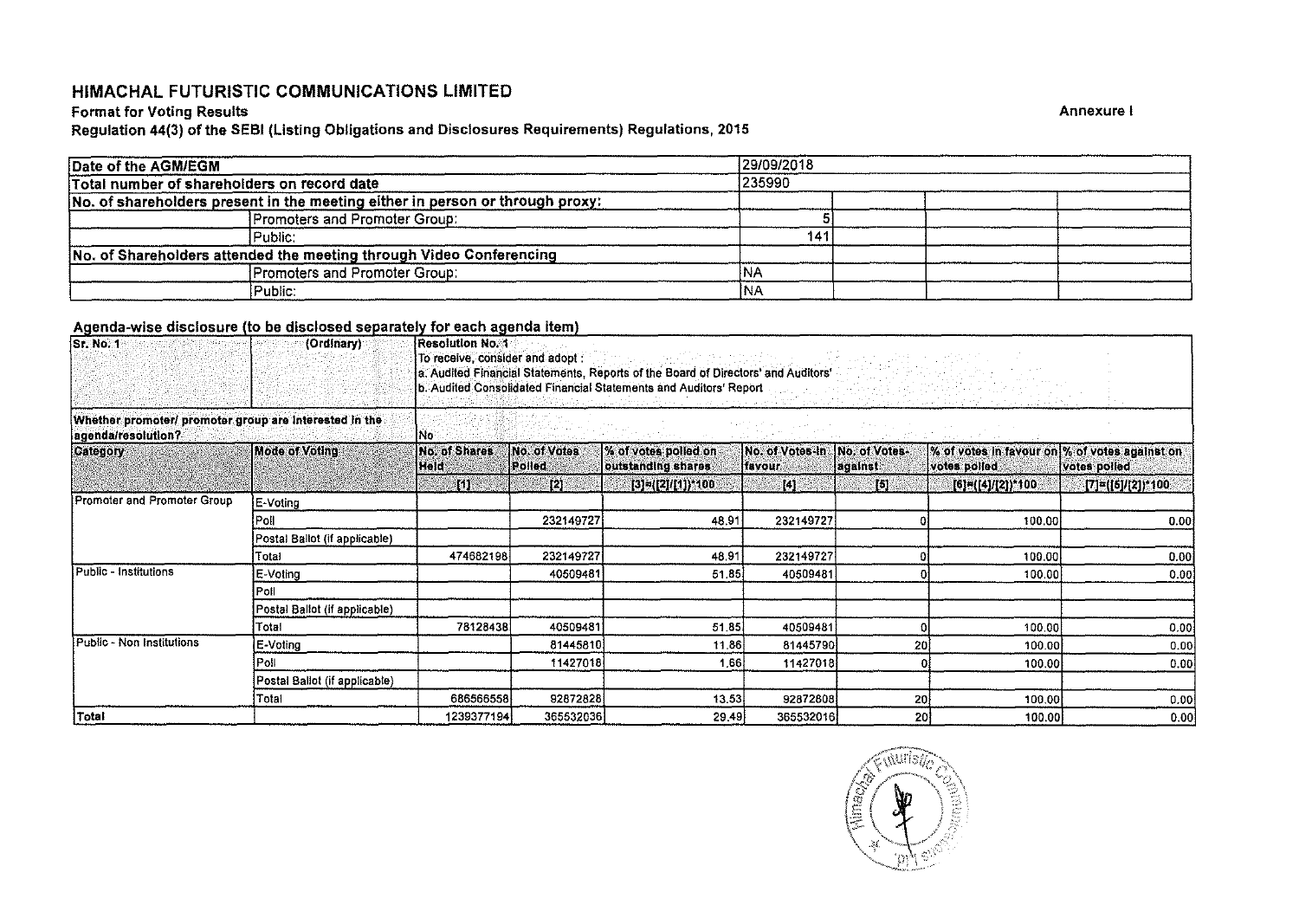| <b>Sr. No. 2</b>                                                             | (Ordinary);                   |                       | Resolution No. 2 a<br>To confirm payment of Dividends on 6.50% Cumulative Redeemable Preference Shares |                                             |                                          |         |                                                               |                             |  |  |  |
|------------------------------------------------------------------------------|-------------------------------|-----------------------|--------------------------------------------------------------------------------------------------------|---------------------------------------------|------------------------------------------|---------|---------------------------------------------------------------|-----------------------------|--|--|--|
| Whether promoter/ promoter group are interested in the<br>agenda/resolution? |                               | No                    |                                                                                                        |                                             |                                          |         |                                                               |                             |  |  |  |
| Category                                                                     | Mode of Voting                | No. of Shares<br>Held | <b>No. of Votes</b><br><b>Polled</b>                                                                   | 1% of votes polled on<br>outstanding shares | No, of Votes-In No, of Votes-<br> favour | against | % of votes in favour on % of votes against on<br>votes polled | votes polled                |  |  |  |
|                                                                              |                               | $ 11\rangle$          | $[2]$                                                                                                  | $[3] = ([2]/[1])$ *100                      | (4)                                      | [6]     | [6]=([4]/[2])*100                                             | $[7] = ([5]/[2]) \cdot 100$ |  |  |  |
| Promoter and Promoter Group                                                  | E-Voting                      |                       |                                                                                                        |                                             |                                          |         |                                                               |                             |  |  |  |
|                                                                              | Poll                          |                       | 232149727                                                                                              | 48.91                                       | 232149727                                |         | 100.00                                                        | 0.00                        |  |  |  |
|                                                                              | Postal Ballot (if applicable) |                       |                                                                                                        |                                             |                                          |         |                                                               |                             |  |  |  |
|                                                                              | Total                         | 474682198             | 232149727                                                                                              | 48.91                                       | 232149727                                |         | 100.00                                                        | 0.00                        |  |  |  |
| Public - Institutions                                                        | <b>E-Voting</b>               |                       | 41382398                                                                                               | 52.97                                       | 41382398                                 |         | 100.00)                                                       | 0.00                        |  |  |  |
|                                                                              | Poll                          |                       |                                                                                                        |                                             |                                          |         |                                                               |                             |  |  |  |
|                                                                              | Postal Ballot (if applicable) |                       |                                                                                                        |                                             |                                          |         |                                                               |                             |  |  |  |
|                                                                              | Total                         | 78128438              | 41382398                                                                                               | 52.97                                       | 41382398                                 |         | 100.00                                                        | 0.00                        |  |  |  |
| Public - Non Institutions                                                    | E-Voting                      |                       | 81446110                                                                                               | 11.86                                       | 81432370                                 | 13740   | 99.98                                                         | 0.02                        |  |  |  |
|                                                                              | Poll                          |                       | 11427018                                                                                               | 1.66                                        | 11427018                                 |         | 100.00                                                        | 0.00                        |  |  |  |
|                                                                              | Postal Ballot (if applicable) |                       |                                                                                                        |                                             |                                          |         |                                                               |                             |  |  |  |
|                                                                              | Total                         | 686566558             | 92873128                                                                                               | 13.53                                       | 92859388                                 | 13740   | 99.99                                                         | 0.01                        |  |  |  |
| Total                                                                        |                               | 1239377194            | 366405253                                                                                              | 29.56                                       | 366391513                                | 13740   | 100.00                                                        | 0.00                        |  |  |  |

| Sr. No. 3                                                                    | (Ordinary)                    |                              | Resolution No. 2 b<br>To declare dividend of Re. 0.06 (Six paisa only) i.e. 6% per equity share for the financial year ended 31st March, 2018 |                                            |                                                 |                                 |                                                                           |                             |  |  |  |
|------------------------------------------------------------------------------|-------------------------------|------------------------------|-----------------------------------------------------------------------------------------------------------------------------------------------|--------------------------------------------|-------------------------------------------------|---------------------------------|---------------------------------------------------------------------------|-----------------------------|--|--|--|
| Whether promoter/ promoter group are interested in the<br>agenda/resolution? |                               | ∤No<br>COMPUT<br>se poste co |                                                                                                                                               |                                            |                                                 |                                 |                                                                           |                             |  |  |  |
| <b>Category</b>                                                              | <b>Mode of Voting</b>         | No. of Shares<br><b>Held</b> | <b>No. of Votes</b><br>Polled                                                                                                                 | % of votes polled on<br>outstanding shares | <b>No. of Votes-In</b><br><i><b>Ifavour</b></i> | No. of Votes-<br><b>against</b> | $ \%$ of votes in favour on $ \%$ of votes against on $ $<br>votes polled | votes polled                |  |  |  |
|                                                                              |                               | IO) X                        | $\mathbb{Z}$                                                                                                                                  | $[3] = [2]/[1])^*100$                      | ្ស វា                                           | ្យទង្វ្រ                        | $[6] = [14] / [2]$ * 100                                                  | $[7] = ([5]/[2]) \cdot 100$ |  |  |  |
| Promoter and Promoter Group                                                  | E-Voting                      |                              |                                                                                                                                               |                                            |                                                 |                                 |                                                                           |                             |  |  |  |
| Poll                                                                         |                               |                              | 232149727                                                                                                                                     | 48.91                                      | 232149727                                       |                                 | 100.00                                                                    | 0.00                        |  |  |  |
|                                                                              | Postal Ballot (if applicable) |                              |                                                                                                                                               |                                            |                                                 |                                 |                                                                           |                             |  |  |  |
| Total                                                                        |                               | 474682198                    | 232149727                                                                                                                                     | 48.91                                      | 232149727                                       |                                 | 100.00                                                                    | 0.00                        |  |  |  |
| Public - Institutions                                                        | E-Voting                      |                              | 41382398                                                                                                                                      | 52.97                                      | 41382398                                        |                                 | 100.00                                                                    | 0.00                        |  |  |  |
| Poll                                                                         |                               |                              |                                                                                                                                               |                                            |                                                 |                                 |                                                                           |                             |  |  |  |
|                                                                              | Postal Ballot (if applicable) |                              |                                                                                                                                               |                                            |                                                 |                                 |                                                                           |                             |  |  |  |
| Total                                                                        |                               | 78128438                     | 41382398                                                                                                                                      | 52.97                                      | 41382398                                        |                                 | 100.00                                                                    | 0.00                        |  |  |  |
| Public - Non Institutions                                                    | E-Voting                      |                              | 81446110                                                                                                                                      | 11.86                                      | 81445080                                        | 1030                            | 100.00                                                                    | 0.00                        |  |  |  |
| Poll                                                                         |                               |                              | 11427018                                                                                                                                      | 166                                        | 11427018                                        |                                 | 100.00                                                                    | 0.00                        |  |  |  |
|                                                                              | Postal Ballot (if applicable) |                              |                                                                                                                                               |                                            |                                                 |                                 |                                                                           |                             |  |  |  |
| Total                                                                        |                               | 686566558                    | 92873128                                                                                                                                      | 13.53                                      | 92872098                                        | 1030                            | 100.00                                                                    | 0.00                        |  |  |  |
|                                                                              |                               | 1239377194                   | 366405253                                                                                                                                     | 29.56                                      | 366404223                                       | 1030                            | 100.00                                                                    | ″0.00∣<br>- 49              |  |  |  |
|                                                                              |                               |                              |                                                                                                                                               |                                            |                                                 |                                 |                                                                           | <b>Anao</b>                 |  |  |  |

 $\label{eq:1} \begin{split} \mathcal{L}_{\text{max}}(t) &\text{is a non-zero root of } \mathcal{L}(t) \text{ and } t>0. \end{split}$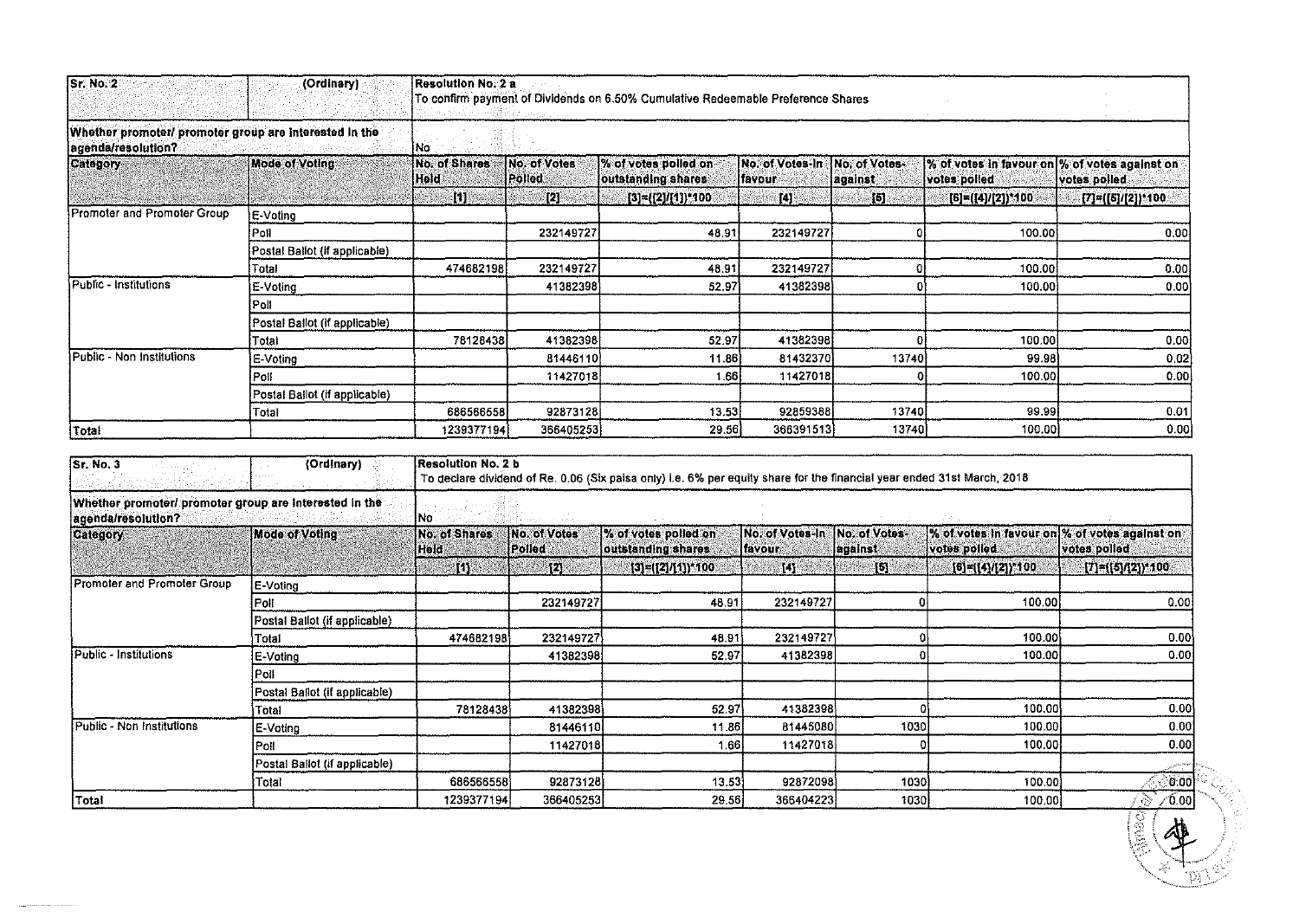| Sr. No. 4<br>uta terbata dego o do guerre                                    | (Special)                     |                              | <b>Resolution No. 3</b><br>To re-appoint Dr. Ranjeet Mal Kastia (DIN:00053059), who retires by rotation at this Annual General Meeting and being eligible offers himself for re-<br>appointment as a Director |                                             |                                                         |                 |                                                                           |                              |  |  |  |  |
|------------------------------------------------------------------------------|-------------------------------|------------------------------|---------------------------------------------------------------------------------------------------------------------------------------------------------------------------------------------------------------|---------------------------------------------|---------------------------------------------------------|-----------------|---------------------------------------------------------------------------|------------------------------|--|--|--|--|
| Whether promoter/ promoter group are interested in the<br>agenda/resolution? |                               | lNo.                         |                                                                                                                                                                                                               |                                             |                                                         |                 |                                                                           |                              |  |  |  |  |
| <b>Category</b>                                                              | <b>Mode of Voting</b>         | No. of Shares<br><b>Held</b> | <b>No. of Votes</b><br><b>Polled</b>                                                                                                                                                                          | 1% of votes polled on<br>outstanding shares | INo. of Votes-In INo. of Votes-<br><i><b>favour</b></i> | against         | $ \%$ of votes in favour on $\%$ of votes against on $\%$<br>votes polled | votes polled                 |  |  |  |  |
|                                                                              |                               | ЮŖ                           | 12H                                                                                                                                                                                                           | $[3] = [7] / [1]$ $[100]$                   | $\begin{bmatrix} 4 \end{bmatrix}$                       | $\vert 6 \vert$ | [6]=([4]/[2])*100                                                         | $[7] = ([5]/[2]) \times 100$ |  |  |  |  |
| Promoter and Promoter Group                                                  | E-Voting                      |                              |                                                                                                                                                                                                               |                                             |                                                         |                 |                                                                           |                              |  |  |  |  |
|                                                                              | Poll                          |                              | 232149727                                                                                                                                                                                                     | 48.91                                       | 232149727                                               |                 | 100.00                                                                    | 0.00                         |  |  |  |  |
|                                                                              | Postal Ballot (if applicable) |                              |                                                                                                                                                                                                               |                                             |                                                         |                 |                                                                           |                              |  |  |  |  |
|                                                                              | Total                         | 474682198                    | 232149727                                                                                                                                                                                                     | 48.91                                       | 232149727                                               |                 | 100.00                                                                    | 0.00                         |  |  |  |  |
| Public - Institutions                                                        | E-Voting                      |                              | 41382398                                                                                                                                                                                                      | 52.97                                       | 13775802                                                | 27606596        | 33.29                                                                     | 66.71                        |  |  |  |  |
|                                                                              | Pol                           |                              |                                                                                                                                                                                                               |                                             |                                                         |                 |                                                                           |                              |  |  |  |  |
|                                                                              | Postal Ballot (if applicable) |                              |                                                                                                                                                                                                               |                                             |                                                         |                 |                                                                           |                              |  |  |  |  |
|                                                                              | Total                         | 78128438                     | 41382398                                                                                                                                                                                                      | 52.97                                       | 13775802                                                | 27606596        | 33.29                                                                     | 66.71                        |  |  |  |  |
| Public - Non Institutions                                                    | (E-Voting                     |                              | 81445709                                                                                                                                                                                                      | 11.86                                       | 81444259                                                | 1450            | 100.00                                                                    | 0.00                         |  |  |  |  |
|                                                                              | Poll                          |                              | 11427018                                                                                                                                                                                                      | 1.66                                        | 11427018                                                |                 | 100.00                                                                    | 0.00                         |  |  |  |  |
|                                                                              | Postal Ballot (if applicable) |                              |                                                                                                                                                                                                               |                                             |                                                         |                 |                                                                           |                              |  |  |  |  |
|                                                                              | Total                         | 686566558                    | 92872727                                                                                                                                                                                                      | 13.53                                       | 92871277                                                | 1450            | 100.00                                                                    | 0.00                         |  |  |  |  |
| Total                                                                        |                               | 1239377194                   | 366404852                                                                                                                                                                                                     | 29.56                                       | 338796806                                               | 27608046        | 92.47                                                                     | 7.53                         |  |  |  |  |

| Sr. No. 5                                                                    | (Special)                     | Resolution No. 4      |                        | To appoint Shri Mahendra Pratap Shukla (DIN: 00052977) as a Non-Executive Director and Chairman of the Company |                                  |                                        |                                                               |                        |  |  |  |
|------------------------------------------------------------------------------|-------------------------------|-----------------------|------------------------|----------------------------------------------------------------------------------------------------------------|----------------------------------|----------------------------------------|---------------------------------------------------------------|------------------------|--|--|--|
| Whether promoter/ promoter group are interested in the<br>agenda/resolution? |                               | İNo.                  |                        |                                                                                                                |                                  |                                        |                                                               |                        |  |  |  |
| Category                                                                     | Mode of Vollng                | No. of Shares<br>Held | No. of Votes<br>Polled | 1% of votes polled on<br>outstanding shares                                                                    | No. of Votes-in<br><i>lavour</i> | <b>No. of Votes-</b><br><i>against</i> | % of votes in favour on % of votes against on<br>votes polled | votes polled           |  |  |  |
|                                                                              |                               | IU).                  | $\left[ 2 \right]$     | $[3] = ([2]/[1])$ *100                                                                                         | [4]                              | [5]                                    | $[6] = ([4]/[2])$ *100                                        | $[7] = ([5]/[2])$ *100 |  |  |  |
| Promoter and Promoter Group                                                  | E-Voting                      |                       |                        |                                                                                                                |                                  |                                        |                                                               |                        |  |  |  |
|                                                                              | Poll                          |                       | 232149727              | 48.91                                                                                                          | 232149727                        |                                        | 100.00                                                        | 0.00                   |  |  |  |
|                                                                              | Postal Ballot (if applicable) |                       |                        |                                                                                                                |                                  |                                        |                                                               |                        |  |  |  |
|                                                                              | Total                         | 474682198             | 232149727              | 48.91                                                                                                          | 232149727                        |                                        | 100.00                                                        | 0.00                   |  |  |  |
| Public - Institutions                                                        | E-Voting                      |                       | 41382398               | 52.97                                                                                                          | 2061648                          | 39320750                               | 4.98                                                          | 95.02                  |  |  |  |
|                                                                              | Poll                          |                       |                        |                                                                                                                |                                  |                                        |                                                               |                        |  |  |  |
|                                                                              | Postal Ballot (if applicable) |                       |                        |                                                                                                                |                                  |                                        |                                                               |                        |  |  |  |
|                                                                              | Total                         | 78128438              | 41382398               | 52.97                                                                                                          | 2061648                          | 39320750                               | 4.98                                                          | 95.02                  |  |  |  |
| Public - Non Institutions                                                    | E-Voting                      |                       | 81445710               | 11.86                                                                                                          | 81444960                         | 750                                    | 100.00                                                        | 0.00                   |  |  |  |
|                                                                              | $ $ Poll                      |                       | 11427018               | 1.66                                                                                                           | 11427018                         |                                        | 100.00                                                        | 0.00                   |  |  |  |
|                                                                              | Postal Ballot (if applicable) |                       |                        |                                                                                                                |                                  |                                        |                                                               | $45\%$ $C_{\odot}$     |  |  |  |
|                                                                              | Total                         | 686566558             | 92872728               | 13.53                                                                                                          | 92871978                         | 750                                    | 100.00                                                        | $-0.00$                |  |  |  |
| Total                                                                        |                               | 1239377194            | 366404853              | 29.56                                                                                                          | 327083353                        | 39321500                               | 89.27                                                         | $\mathbb{R}$ $(n_3)$   |  |  |  |
|                                                                              |                               |                       |                        |                                                                                                                |                                  |                                        |                                                               | ग्ह्य<br>इक्           |  |  |  |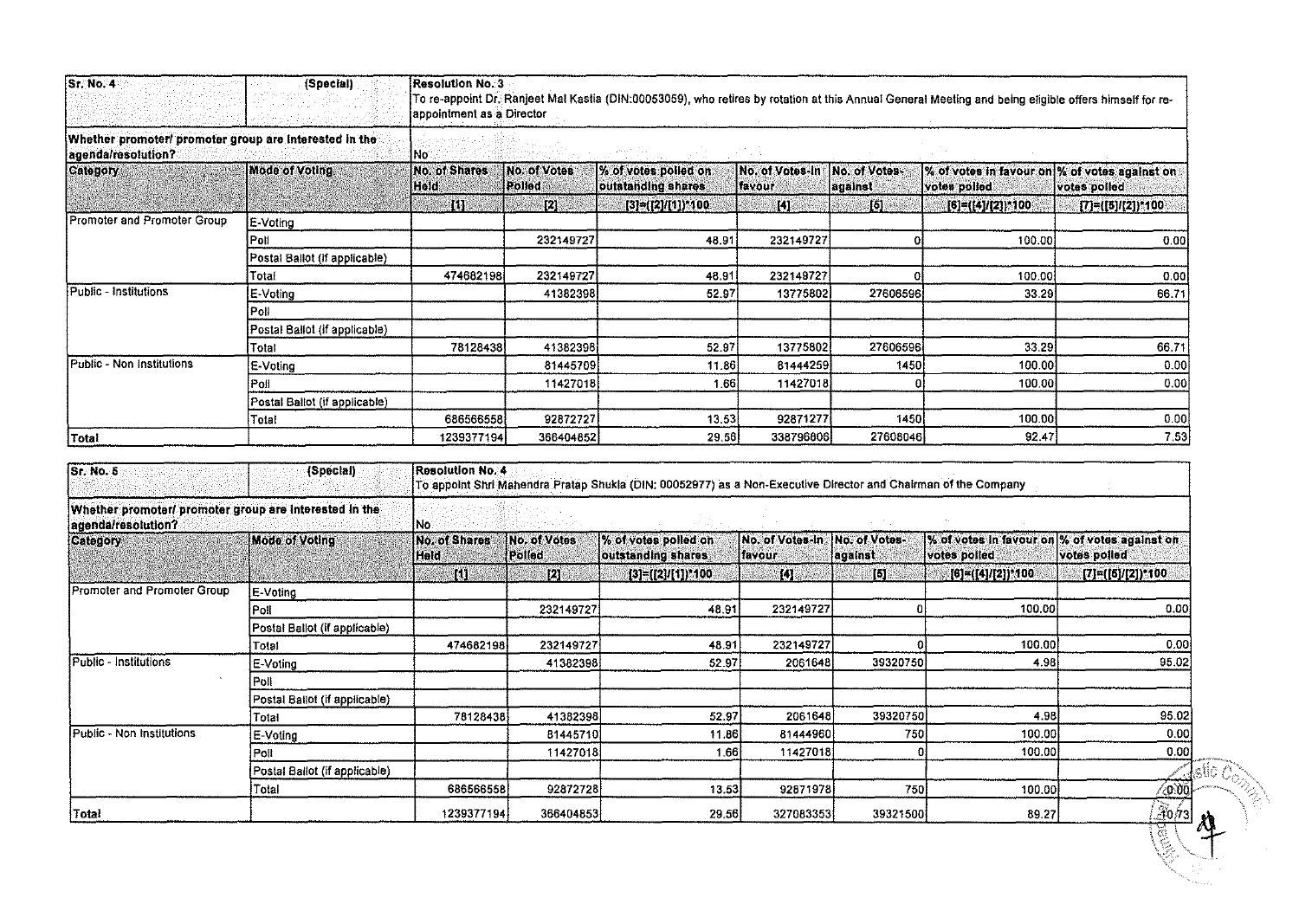| Sr. No. 6                                                                    | (Special)                     | Resolution No. 5<br>To re-appoint. Shri Mahendra Nahata (DIN:00052898) as Managing Director of the Company<br>a Sabel Anggorya<br>an a sa taisan sa taon ang ang ang ang sa ang taig ang magayong |                                |                                            |                                                        |         |                                                               |                        |  |  |  |
|------------------------------------------------------------------------------|-------------------------------|---------------------------------------------------------------------------------------------------------------------------------------------------------------------------------------------------|--------------------------------|--------------------------------------------|--------------------------------------------------------|---------|---------------------------------------------------------------|------------------------|--|--|--|
| Whether promoter/ promoter group are interested in the<br>agenda/resolution? |                               | kato mika Armitritiko eskiloaren lir<br>Yes <sup>®</sup>                                                                                                                                          |                                |                                            |                                                        |         |                                                               |                        |  |  |  |
| <b>Category</b>                                                              | <b>Mode of Voting</b>         | No. of Shares<br>Held                                                                                                                                                                             | INo. of Votes<br><b>Polled</b> | % of votes polled on<br>outstanding shares | No. of Votes-in Ho. of Votes-<br><i><b>Ifavour</b></i> | against | % of votes in favour on % of votes against on<br>votes polled | votes polled           |  |  |  |
|                                                                              |                               | 和信                                                                                                                                                                                                | 12)                            | $[3] = ([2]/[1])$ 100                      | (4) i                                                  | b       | [6]=([4]/[2])*100                                             | $[7] = ([6]/[2])^*100$ |  |  |  |
| Promoter and Promoter Group                                                  | E-Voting                      |                                                                                                                                                                                                   |                                |                                            |                                                        |         |                                                               |                        |  |  |  |
|                                                                              | Poll                          |                                                                                                                                                                                                   |                                | 0.00                                       |                                                        |         |                                                               |                        |  |  |  |
|                                                                              | Postal Ballot (if applicable) |                                                                                                                                                                                                   |                                |                                            |                                                        |         |                                                               |                        |  |  |  |
|                                                                              | Total                         | 474682198                                                                                                                                                                                         |                                | 0.00                                       |                                                        |         |                                                               |                        |  |  |  |
| Public - Institutions                                                        | E-Voting                      |                                                                                                                                                                                                   | 41382398                       | 52.97                                      | 41382398                                               |         | 100.00                                                        | 0.00                   |  |  |  |
|                                                                              | Poll                          |                                                                                                                                                                                                   |                                |                                            |                                                        |         |                                                               |                        |  |  |  |
|                                                                              | Postal Ballot (if applicable) |                                                                                                                                                                                                   |                                |                                            |                                                        |         |                                                               |                        |  |  |  |
|                                                                              | Total                         | 78128438                                                                                                                                                                                          | 41382398                       | 52.97                                      | 41382398                                               |         | 100.00                                                        | 0.001                  |  |  |  |
| Public - Non Institutions                                                    | E-Voting                      |                                                                                                                                                                                                   | 81418625                       | 11,86                                      | 81417130                                               | 1495    | 100.00                                                        | 0.00                   |  |  |  |
|                                                                              | Poll                          |                                                                                                                                                                                                   | 11427018                       | 1.66                                       | 11427018                                               |         | 100.00                                                        | 0.00                   |  |  |  |
|                                                                              | Postal Ballot (if applicable) |                                                                                                                                                                                                   |                                |                                            |                                                        |         |                                                               |                        |  |  |  |
|                                                                              | Total                         | 686566558                                                                                                                                                                                         | 92845643                       | 13.52                                      | 92844148                                               | 1495    | 100.00                                                        | 0.00                   |  |  |  |
| Total                                                                        |                               | 1239377194                                                                                                                                                                                        | 134228041                      | 10.83                                      | 134226546                                              | 1495    | 100.00                                                        | 0.00                   |  |  |  |

| Sr. No. 7                                                                    | (Ordinary)                    | <b>Resolution No. 6</b><br>To appoint Shri Ranjeet Anandkumar Soni (DIN: 07977478) as a Nominee Director of the Company<br>(1928) 陰謀(雄は1978) シルート・コンド オリスト・コンドルフィール ルミュート・フィール トラインサービス アイタイプ えんけつ アーチャウント |                        |                                            |                                  |                           |                                                               |                              |  |  |  |
|------------------------------------------------------------------------------|-------------------------------|------------------------------------------------------------------------------------------------------------------------------------------------------------------------------------------------------------|------------------------|--------------------------------------------|----------------------------------|---------------------------|---------------------------------------------------------------|------------------------------|--|--|--|
| Whether promoter/ promoter group are interested in the<br>agenda/resolution? |                               | No                                                                                                                                                                                                         |                        |                                            |                                  |                           |                                                               |                              |  |  |  |
| <b>Category</b>                                                              | <b>Mode of Voting</b>         | No. of Shares<br>Held                                                                                                                                                                                      | No. of Votes<br>Polled | % of votes polled on<br>outstanding shares | No. of Votes-in<br><b>Havour</b> | No. of Votes-<br>lagainst | % of votes in favour on % of votes against on<br>votes polled | votes polled                 |  |  |  |
|                                                                              |                               | $\mathbf{u}$                                                                                                                                                                                               | 21                     | $[3] = ( [2] / [1])^* 100$                 | $\left[ 4 \right]$               | 6                         | [6]=([4]/[2])*100                                             | $[7] = ([6]/[2])^*100$       |  |  |  |
| Promoter and Promoter Group                                                  | E-Voting                      |                                                                                                                                                                                                            |                        |                                            |                                  |                           |                                                               |                              |  |  |  |
|                                                                              | Poll                          |                                                                                                                                                                                                            | 232149727              | 48.91                                      | 232149727                        | o                         | 100.00                                                        | 0.00                         |  |  |  |
|                                                                              | Postal Ballot (if applicable) |                                                                                                                                                                                                            |                        |                                            |                                  |                           |                                                               |                              |  |  |  |
|                                                                              | Total                         | 474682198                                                                                                                                                                                                  | 232149727              | 48.91                                      | 232149727                        | n                         | 100,00                                                        | 0.00                         |  |  |  |
| Public - Institutions                                                        | E-Voting                      |                                                                                                                                                                                                            | 41382398               | 52.97                                      | 13775802                         | 27606596                  | 33.29                                                         | 66.71                        |  |  |  |
|                                                                              | Poli                          |                                                                                                                                                                                                            |                        |                                            |                                  |                           |                                                               |                              |  |  |  |
|                                                                              | Postal Ballot (if applicable) |                                                                                                                                                                                                            |                        |                                            |                                  |                           |                                                               |                              |  |  |  |
|                                                                              | Total                         | 78128438                                                                                                                                                                                                   | 41382398               | 52.97                                      | 13775802                         | 27606596                  | 33.29                                                         | 66.71                        |  |  |  |
| Public - Non Institutions                                                    | E-Voting                      |                                                                                                                                                                                                            | 81436010               | 11.86                                      | 81435385                         | 625                       | 100.00                                                        | 0.00                         |  |  |  |
|                                                                              | Poll                          |                                                                                                                                                                                                            | 11427018               | 1.66                                       | 11427018                         |                           | 100.00                                                        | 0.00                         |  |  |  |
|                                                                              | Postal Ballot (if applicable) |                                                                                                                                                                                                            |                        |                                            |                                  |                           |                                                               | Fermid                       |  |  |  |
|                                                                              | Total                         | 686566558                                                                                                                                                                                                  | 92863028               | 13.53                                      | 92862403                         | 625                       | 100.00                                                        | <b>MERRY</b><br>33<br>∫0.00∫ |  |  |  |
| Total                                                                        |                               | 1239377194                                                                                                                                                                                                 | 366395153              | 29.56                                      | 338787932                        | 27607221                  | 92.47                                                         | 75<br>7.53                   |  |  |  |
|                                                                              |                               |                                                                                                                                                                                                            |                        |                                            |                                  |                           |                                                               | E<br><b>Residence</b>        |  |  |  |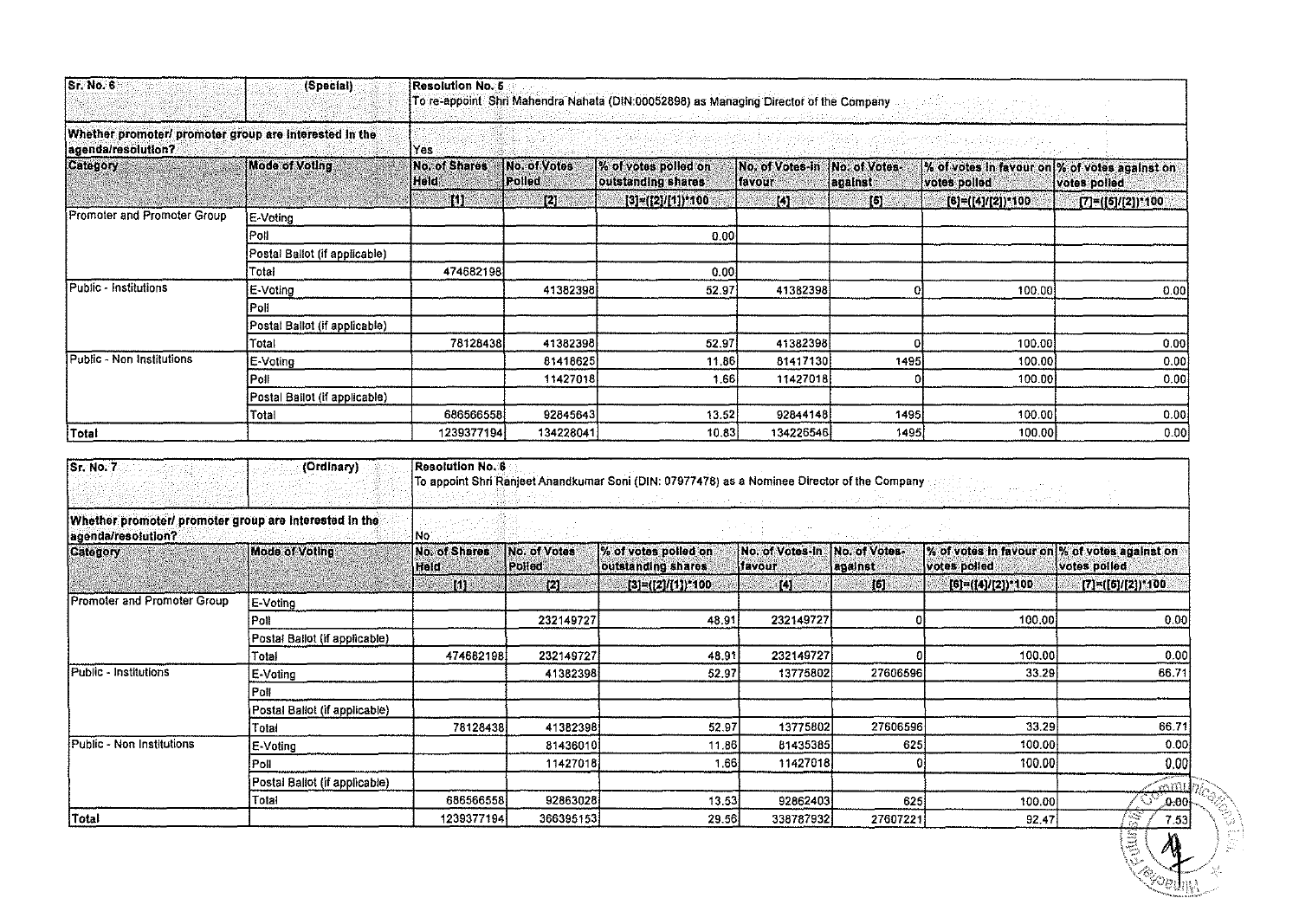| Sr. No. 8                                                                    | (Ordinary)                     |                        | <b>Resolution No. 7</b><br>To appoint Shri Surendra Singh Sirohi (DIN: 07595264) as an Independent Director of the Company |                                            |                                   |                            |                                                                |                         |  |  |  |
|------------------------------------------------------------------------------|--------------------------------|------------------------|----------------------------------------------------------------------------------------------------------------------------|--------------------------------------------|-----------------------------------|----------------------------|----------------------------------------------------------------|-------------------------|--|--|--|
| Whether promoter/ promoter group are interested in the<br>agenda/resolution? |                                | iNo:                   |                                                                                                                            |                                            |                                   |                            |                                                                |                         |  |  |  |
| <b>Category</b>                                                              | <b>Mode of Voting</b>          | No. of Shares<br>[Held | No. of Votes<br>[Polled]                                                                                                   | % of votes polled on<br>outstanding shares | No. of Votes-In<br><b>Ifavour</b> | INO. of Votes-<br>lagainst | % of votes in favour on % of votes against on<br>votes polled. | votes polled            |  |  |  |
|                                                                              |                                | $\mathbf{m}$           | $\left[2\right]$                                                                                                           | $[3] = ([2]/[1])^*100$                     | $\mathbf{W}$                      | [6]                        | $[6] = ([4]/[2])^*100$                                         | $[7] = ([6]/[2]) * 100$ |  |  |  |
| Promoter and Promoter Group                                                  | E-Voting                       |                        |                                                                                                                            |                                            |                                   |                            |                                                                |                         |  |  |  |
|                                                                              | l Poll                         |                        | 232149727                                                                                                                  | 48.91                                      | 232149727                         |                            | 100.00                                                         | 0.00                    |  |  |  |
|                                                                              | Postal Ballot (if applicable)  |                        |                                                                                                                            |                                            |                                   |                            |                                                                |                         |  |  |  |
|                                                                              | Total                          | 474682198              | 232149727                                                                                                                  | 48.91                                      | 232149727                         |                            | 100.00                                                         | 0.00                    |  |  |  |
| Public - Institutions                                                        | E-Voting                       |                        | 41382398                                                                                                                   | 52.97                                      | 41382398                          |                            | 100.00                                                         | 0.00                    |  |  |  |
|                                                                              | Poll                           |                        |                                                                                                                            |                                            |                                   |                            |                                                                |                         |  |  |  |
|                                                                              | Postal Ballot (if applicable). |                        |                                                                                                                            |                                            |                                   |                            |                                                                |                         |  |  |  |
|                                                                              | Total                          | 78128438               | 41382398                                                                                                                   | 52.97                                      | 41382398                          |                            | 100.00                                                         | 0.00                    |  |  |  |
| Public - Non Institutions                                                    | E-Voting                       |                        | 81445710                                                                                                                   | 11.86                                      | 81445060                          | 650                        | 100.00                                                         | 0.00                    |  |  |  |
|                                                                              | Poll                           |                        | 11427018                                                                                                                   | 1.66                                       | 11427018                          |                            | 100.00                                                         | 0.00                    |  |  |  |
|                                                                              | Postal Ballot (if applicable)  |                        |                                                                                                                            |                                            |                                   |                            |                                                                |                         |  |  |  |
|                                                                              | Total                          | 686566558              | 92872728                                                                                                                   | 13.53                                      | 92872078                          | 650                        | 100.00                                                         | 0.00                    |  |  |  |
| Total                                                                        |                                | 1239377194             | 366404853                                                                                                                  | 29.56                                      | 366404203                         | 650                        | 100.00                                                         | 0.00                    |  |  |  |

| Sr, No.9                                                                     | (Ordinary)                    | <b>Resolution No. 8</b>      |                                      | To appoint Shri Ved Kumar Jain (DIN: 00485623) as an Independent Director of the Company |                                          |                                        | the state of the state.                                                    |                                     |  |  |  |  |
|------------------------------------------------------------------------------|-------------------------------|------------------------------|--------------------------------------|------------------------------------------------------------------------------------------|------------------------------------------|----------------------------------------|----------------------------------------------------------------------------|-------------------------------------|--|--|--|--|
| Whether promoter/ promoter group are interested in the<br>agenda/resolution? |                               | No:                          | . 전 전 전 전 : 1000 전 전 2000 전 2000 000 |                                                                                          |                                          |                                        |                                                                            |                                     |  |  |  |  |
| Category                                                                     | <b>Mode of Voting</b>         | No. of Shares<br><b>Held</b> | No. of Votes<br>Polled               | % of votes polled on<br>outstanding shares                                               | No. of Votes-In<br><i><b>Ifavour</b></i> | <b>No. of Votes-</b><br><b>against</b> | $ \%$ of votes in favour on $ \%$ of votes against on $\,$<br>votes polled | votes polled                        |  |  |  |  |
|                                                                              |                               | ШT                           | 1ZI.                                 | $[3] = ([2]/[1])^*100$                                                                   | 14)                                      | 151.                                   | $[6] = ([4]/[2])$ 100                                                      | $[7] = ([6]/[2])^*100$              |  |  |  |  |
| Promoter and Promoter Group                                                  | E-Voting                      |                              |                                      |                                                                                          |                                          |                                        |                                                                            |                                     |  |  |  |  |
|                                                                              | lPoll.                        |                              | 232149727                            | 48.91                                                                                    | 232149727                                |                                        | 100.00                                                                     | 0.00                                |  |  |  |  |
|                                                                              | Postal Ballot (if applicable) |                              |                                      |                                                                                          |                                          |                                        |                                                                            |                                     |  |  |  |  |
|                                                                              | Total                         | 474682198                    | 232149727                            | 48.91                                                                                    | 232149727                                |                                        | 100.00                                                                     | 0.00                                |  |  |  |  |
| Public - Institutions                                                        | E-Voting                      |                              | 41382398                             | 52 97                                                                                    | 41382398                                 |                                        | 100.00                                                                     | 0.00                                |  |  |  |  |
|                                                                              | Poll                          |                              |                                      |                                                                                          |                                          |                                        |                                                                            |                                     |  |  |  |  |
|                                                                              | Postal Ballot (if applicable) |                              |                                      |                                                                                          |                                          |                                        |                                                                            |                                     |  |  |  |  |
|                                                                              | Total                         | 78128438                     | 41382398                             | 52.97                                                                                    | 41382398                                 |                                        | 100.00                                                                     | 0.00                                |  |  |  |  |
| Public - Non Institutions                                                    | E-Voting                      |                              | 81445710                             | 11 86                                                                                    | 81445590                                 | 120                                    | 100.00                                                                     | 0.00                                |  |  |  |  |
|                                                                              | Poll                          |                              | 11427018                             | 1.66                                                                                     | 11427018                                 |                                        | 100.00                                                                     | $\lesssim$ (c $\sim$ 0,0,00)        |  |  |  |  |
|                                                                              | Postal Ballot (if applicable) |                              |                                      |                                                                                          |                                          |                                        |                                                                            | ्र है।<br>जन्म                      |  |  |  |  |
|                                                                              | Total                         | 686566558                    | 92872728                             | 13.53                                                                                    | 92872608                                 | -120                                   | 100.00                                                                     | $\mathcal{L}_{\mathcal{A}}$<br>0.00 |  |  |  |  |
| Total                                                                        |                               | 1239377194                   | 366404853                            | 29.56                                                                                    | 366404733                                | 120                                    | 100.00                                                                     | [0.00]<br>Ş.                        |  |  |  |  |
|                                                                              |                               |                              |                                      |                                                                                          |                                          |                                        |                                                                            | ै                                   |  |  |  |  |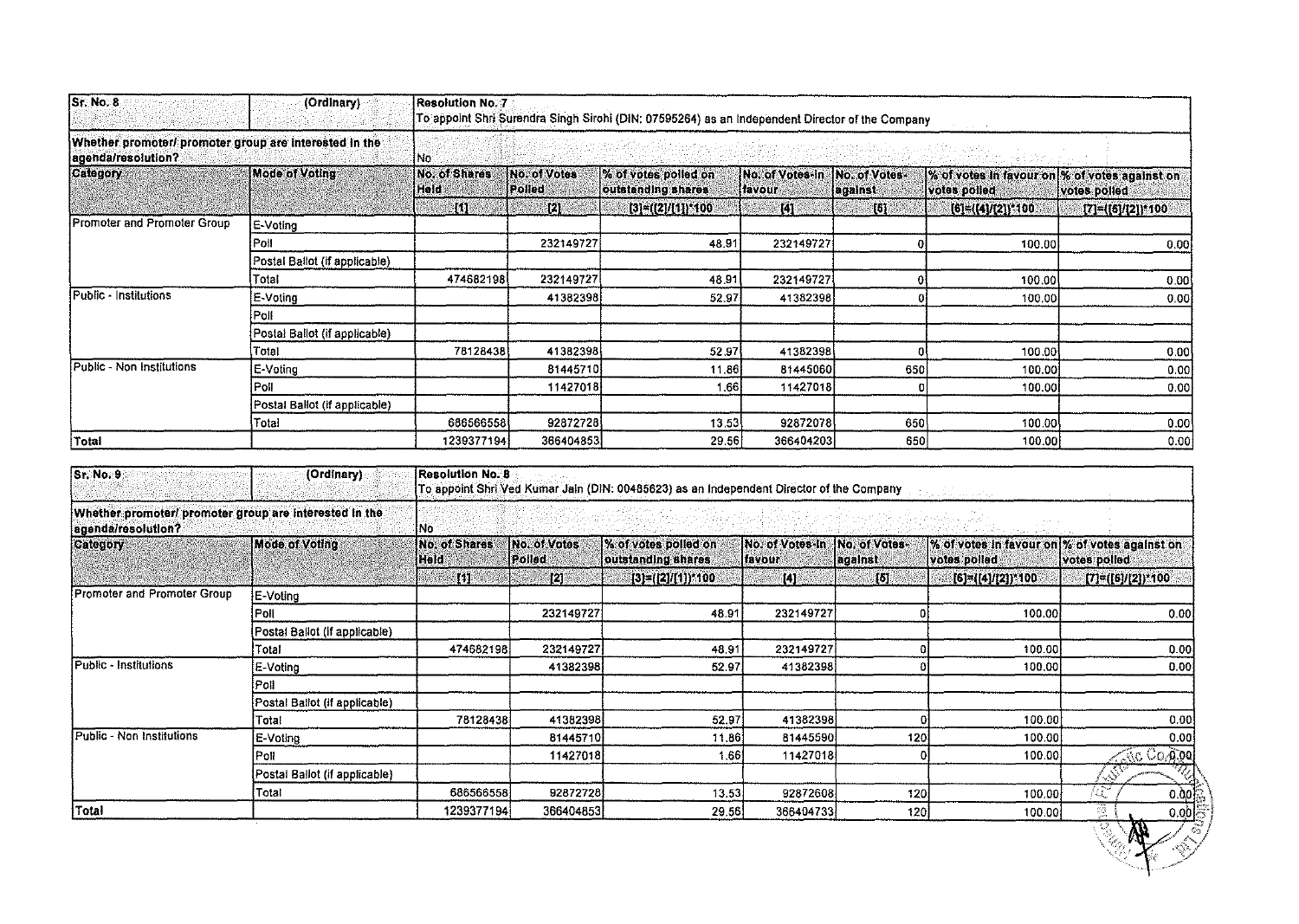

#### CONSOUDATED SCRUTINIZER REPORT FOR REMOTE E-VOTING & POLL FOR HIMACHAL FUTURISTIC COMMUNICATIONS UMITED (Pursuant to Section 108 of the Companies Act, 2013 and Rule 20 of the Companies (Management and Administration ) Rules 2014 as amended by Companies (Management and Administration) Amendment Rules, 2015

To

THE CHAIRMAN OF THE MEETING 31<sup>ST</sup> ANNUAL GENERAL MEETING OF HIMACHAL FUTURISTIC COMMUNICATIONS UMITED (CIN NO. : L64200HP1987PLC007466) 8, ELECTRONICS COMPLEX, CHAMBAGHAT SOLAN -173 213 (H. P.)

SUBJECT : PASSING OF RESOLUTION(S) THROUGH ELECTRONIC VOTING AND POLL CONDUCTED AT THE 31<sup>ST</sup> ANNUAL GENERAL MEETING OF HIMACHAL FUTURISTIC COMMUNICATIONS LIMITED ("THE COMPANY") HELD ON SATURDAY, THE 29TH DAY OF SEPTEMBER 2018 AT 11:00 A. M. AT MUSHROOM CENTRE, CHAMBAGHAT, SOLAN 173213 (HIMACHAL PRADESH)

I, CS Baldev Singh Kashtwal, Practicing Company Secretary (Holding Membership No. FCS 3616 and Certificate of Practice No. 3169) having office at 106, (1st Floor}, Madhuban Tower, A-1, V. S. Block, Shakarpur Crossing, Delhi-110092 was appointed as the Scrutinizer for the purpose of scrutinizing Annual General Meeting (AGM) voting process i.e. Remote e-Voting and Poll at the venue of AGM, under the provisions of Section 108 of the Companies Act, 2013 read with Rule 20 of the Companies (Management and Administration) Rules 2014 as amended by the Companies (Management and Administration) Amendment Rules, 2015 by the Board of Directors of the Himachal Futuristic Communications Limited at their meeting held on August 01, 2018 on the resolutions mentioned in the Notice dated 27<sup>th</sup> August, 2018 for 31<sup>st</sup> AGM of the Members of the Company held on Saturday, the 29<sup>th</sup> September, 2018 at 11:00 A.M. at Mushroom Centre, Chambaghat, Solan, Himachal Pradesh - 173 213.

The Company had appointed National Securities Depository Limited (NSDL} as the service provider for remote e-Voting to the shareholders from 26.09.2018 (09:00 A.M.) to 28.09.2018 (05:00 P.M.).

At the 31'" Annual General Meeting of the Company held on September 29, 2018, the Chairman of the meeting had ordered for poll to facilitate the members present in the meeting who could not participate in the Remote e-voting to record their votes through the poll process.

After completion of Poll at the AGM at 11:50 A.M. votes cast by the members were reconciled with the records maintained by the Registrar and Transfer Agents of the Company and the Authorisations / Proxies lodged with the Company. A detailed register was maintained containing the particulars of the shareholders who participated in Poll at AGM.

Thereafter, the Remote e-Voting results were unblocked by me on September 29, 2018 after the AGM of the company in the presence of two witnesses Mr. Sachin Saxena and Mr. Dushyant Gupta who are not in the employment of the Company. They have signed below in confirmation of the *votes* being unblocked in their presence. ~

Sachin Sixena

(Sachin Saxena)



(Dushyant Gupta)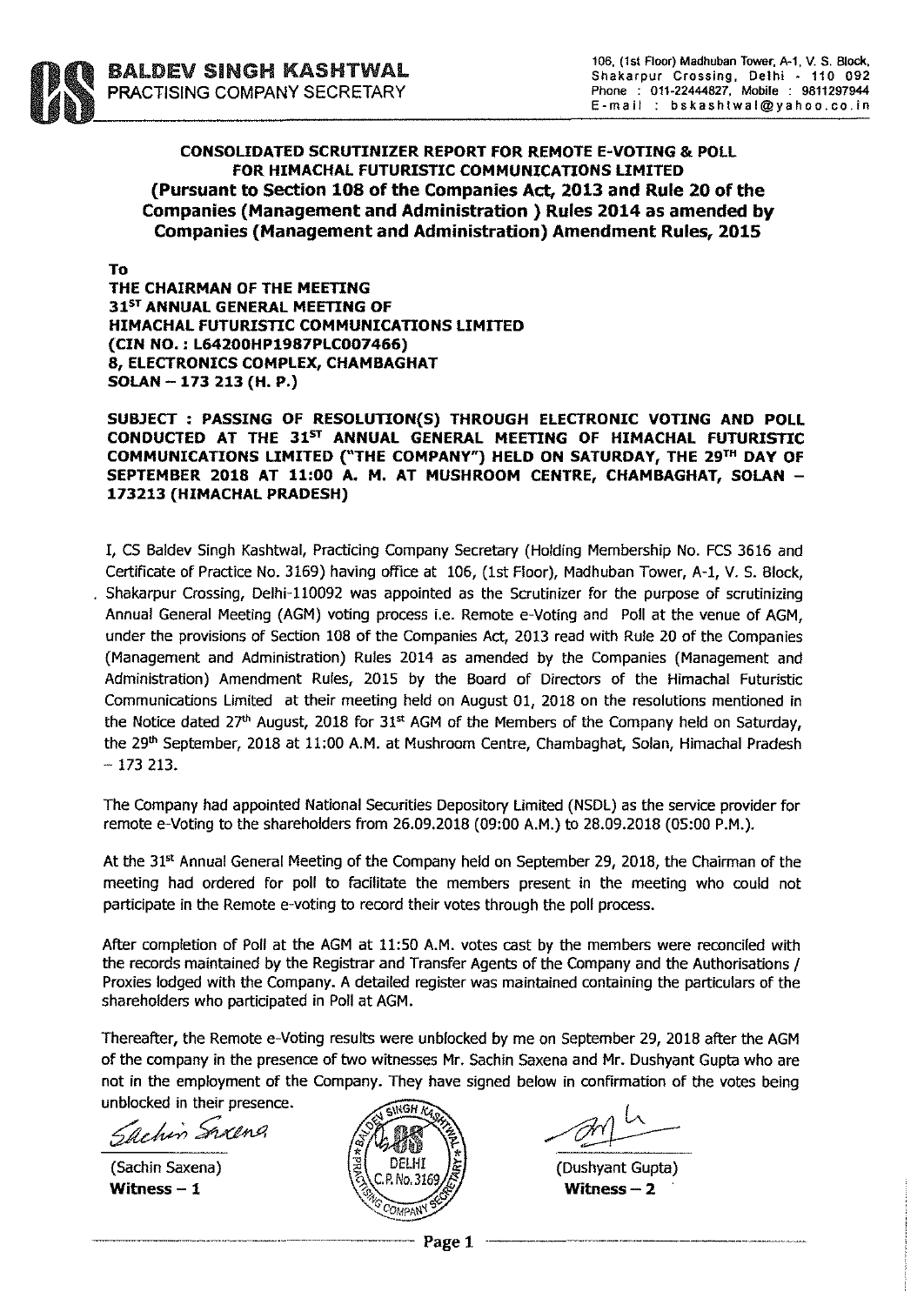The consolidated result of the Remote e- Voting together with that of the Poll is as under: RESOLUTION NO. 1

ORDINARY RESOLUTION TO RECEIVE, CONSIDER AND ADOPT (A) THE AUDITED FINANCIAL STATEMENTS OF THE COMPANY FOR THE FINANCIAL YEAR ENDED 31ST MARCH, 2018, THE REPORTS OF THE SOARD OF DIRECTORS AND AUDITORS THEREON; AND

(B) THE AUDITED CONSOLIDATED FINANCIAL STATEMENTS OF THE COMPANY FOR THE FINANCIAL YEAR ENDED 31<sup>ST</sup> MARCH, 2018 AND THE REPORT OF THE AUDITORS THEREON

| <b>Particulars</b>                                                          | No. of<br><b>Members</b><br>who cast<br>their votes. | No. of Equity<br><b>Shares of the</b><br>nominal value of<br>$Re.1/-$ each.<br>(No. of Votes) | % of Total<br>valid votes<br>received |  |
|-----------------------------------------------------------------------------|------------------------------------------------------|-----------------------------------------------------------------------------------------------|---------------------------------------|--|
| Total Votes received under Remote e-Voting                                  | 169                                                  | 12,28,28,608                                                                                  | 33.60%                                |  |
| Total Votes received in Poll at the venue of<br>AGM in physical ballot mode | 137                                                  | 24, 35, 77, 745                                                                               | 66.64%                                |  |
| Total Number of Invalid Votes                                               | 1                                                    | 1,000                                                                                         |                                       |  |
| Abstained from voting                                                       | 2                                                    | 8,73,317                                                                                      | $-0.24%$                              |  |
| Total Number of Valid Votes                                                 | 303                                                  | 36,55,32,036                                                                                  | 100.00%                               |  |
| Total Number of Votes in favour of Resolution                               | 302                                                  | 36,55,32,016                                                                                  | 100.00%                               |  |
| Total Number of Votes against the resolution                                |                                                      | 20                                                                                            | 0.00                                  |  |

Therefore, the Resolution No. 1 has been approved with requisite majority.

### RESOLUTION NO. 2

## (a) ORDINARY RESOLUTION FOR CONFIRMATION OF DIVIDEND ON CUMULATIVE REDEEMABLE PREFERENCE SHARES FOR THE FINANCIAL YEAR 2017-2018

| <b>Particulars</b>                                                          | No. of<br><b>Members</b><br>who cast<br>their votes. | <b>No. of Equity</b><br><b>Shares of the</b><br>nominal value of<br>$Re.1/-$ each.<br>(No. of Votes) | % of Total<br>valid votes<br>received |
|-----------------------------------------------------------------------------|------------------------------------------------------|------------------------------------------------------------------------------------------------------|---------------------------------------|
| Total Votes received under Remote e-Voting                                  | 169                                                  | 12,28,28,608                                                                                         | 33.52%                                |
| Total Votes received in Poll at the venue of<br>AGM in physical ballot mode | 137                                                  | 24, 35, 77, 745                                                                                      | 66.48%                                |
| <b>Total Number of Invalid Votes</b>                                        |                                                      | 1,000                                                                                                |                                       |
| Abstained from voting                                                       |                                                      | 100                                                                                                  |                                       |
| <b>Total Number of Valid Votes</b>                                          | 304                                                  | 36,64.05,253                                                                                         | 100.00%                               |
| Total Number of Votes in favour of Resolution                               | 294                                                  | 36,63,91,513                                                                                         | 100.00%                               |
| Total Number of Votes against the resolution                                | 10                                                   | 13,740                                                                                               | 0.00                                  |

Therefore, the Resolution No. 2 (a) has been approved with requisite majority.

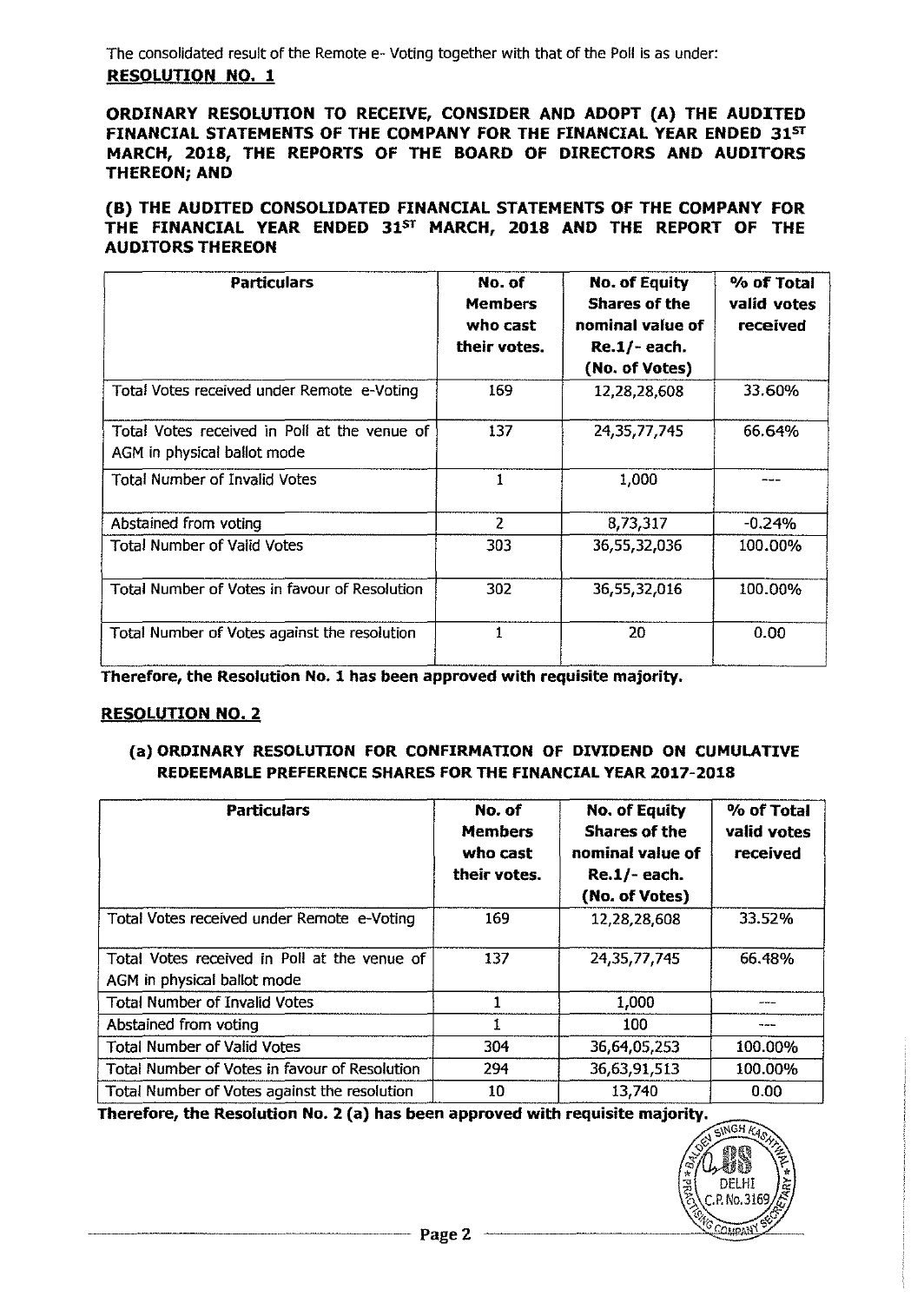## **(b) ORDINARY RESOLUTION FOR DECLARATION OF DIVIDEND OF RS. 0.06 (SIX PAISA ONLY)** i.e. **6% PER EQUITY SHARE FOR THE FINANCIAL YEAR 2017-2018**

| <b>Particulars</b>                                                          | No. of<br><b>Members</b><br>who cast<br>their votes. | No. of Equity<br><b>Shares of the</b><br>nominal value of<br>$Re.1/-$ each.<br>(No. of Votes) | % of Total<br>valid votes<br>received |
|-----------------------------------------------------------------------------|------------------------------------------------------|-----------------------------------------------------------------------------------------------|---------------------------------------|
| Total Votes received under Remote e-Voting                                  | 169                                                  | 12,28,28,608                                                                                  | 33.52%                                |
| Total Votes received in Poll at the venue of<br>AGM in physical ballot mode | 137                                                  | 24, 35, 77, 745                                                                               | 66.48%                                |
| Total Number of Invalid Votes                                               |                                                      | 1,000                                                                                         |                                       |
| Abstained from voting                                                       |                                                      | 100                                                                                           |                                       |
| <b>Total Number of Valid Votes</b>                                          | 304                                                  | 36,64,05,253                                                                                  | 100.00%                               |
| Total Number of Votes in favour of Resolution                               | 302                                                  | 36,64,04,223                                                                                  | 100.00%                               |
| Total Number of Votes against the resolution                                | 2                                                    | 1,030                                                                                         | 0.00                                  |

Therefore, the Resolution No. 2 (b) has been approved with requisite majority.

# **RESOLUTION NO. 3**

# **SPECIAL RESOLUTION FOR RE-APPOINTMENT OF DR. RANJEET MAL KASTIA (DIN 00053059) AS A DIRECTOR OF THE COMPANY WHO RETIRES BY ROTATION AND BEING ELIGIBLE OFFERS HIMSELF FOR RE-APPOINTMENT**

| <b>Particulars</b>                                                          | No. of<br><b>Members</b><br>who cast<br>their votes. | No. of Equity<br><b>Shares of the</b><br>nominal value of<br>Re.1/- each.<br>(No. of Votes) | % of Total<br>valid votes<br>received |
|-----------------------------------------------------------------------------|------------------------------------------------------|---------------------------------------------------------------------------------------------|---------------------------------------|
| Total Votes received under Remote e-Voting                                  | 169                                                  | 12,28,28,608                                                                                | 33.52%                                |
| Total Votes received in Poll at the venue of<br>AGM in physical ballot mode | 137                                                  | 24, 35, 77, 745                                                                             | 66.48%                                |
| <b>Total Number of Invalid Votes</b>                                        | 1                                                    | 1,000                                                                                       |                                       |
| Abstained from voting                                                       | 3                                                    | 501                                                                                         |                                       |
| <b>Total Number of Valid Votes</b>                                          | 302                                                  | 36,64,04,852                                                                                | 100.00%                               |
| Total Number of Votes in favour of Resolution                               | 259                                                  | 33,87,96,806                                                                                | 92.47%                                |
| Total Number of Votes against the resolution                                | 43                                                   | 2,76,08,046                                                                                 | 7.53%                                 |

Therefore, the Resolution No. 3 has been approved with requisite majority.

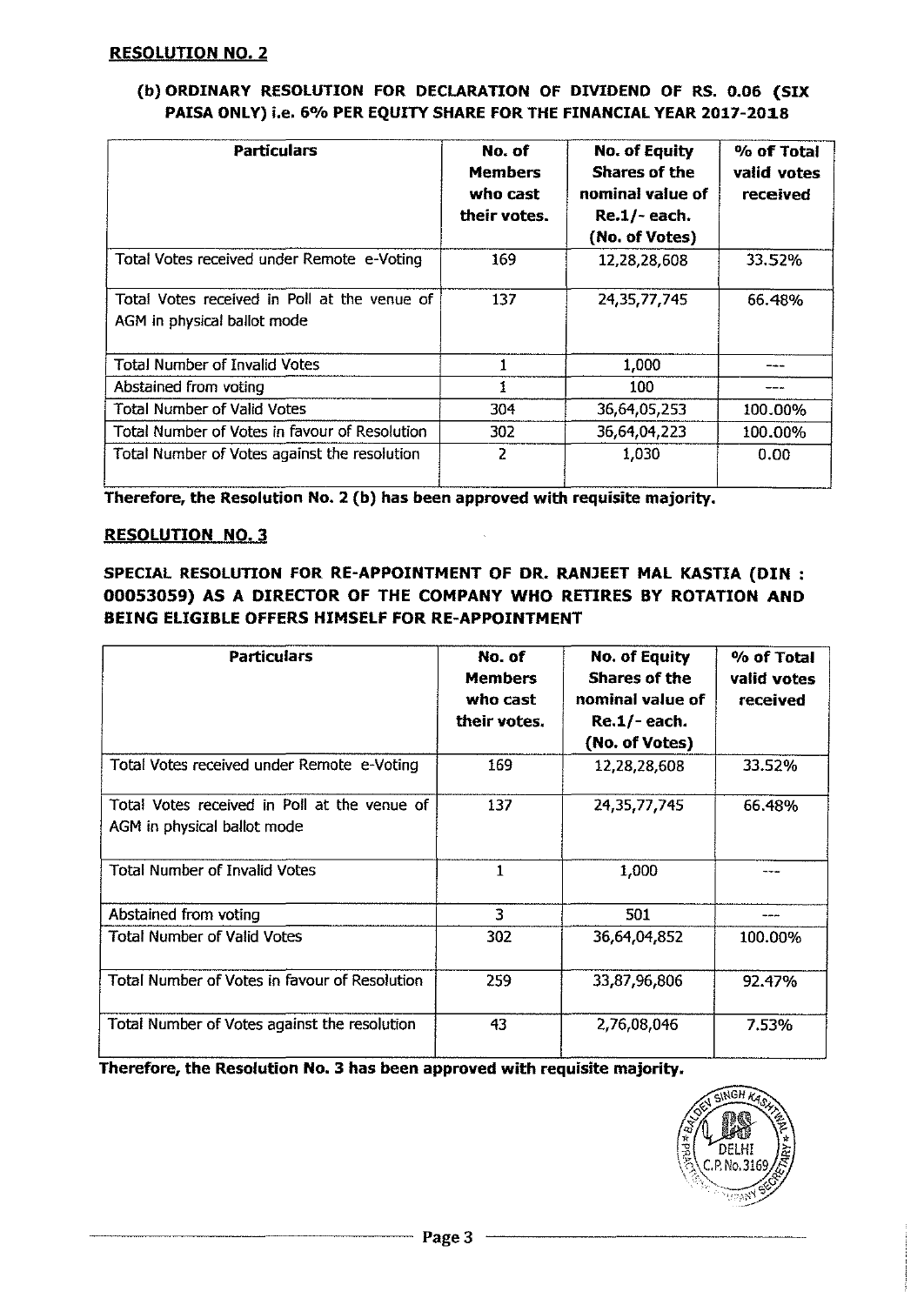### RESOLUTION NO. 4

## SPECIAL RESOLUTION FOR APPOINTMENT OF SHRI MAHENDRA PRATAP SHUKLA (DIN : 00052977) AS NON-EXECUTIVE DIRECTOR AND CHAIRMAN OF THE COMPANY

| <b>Particulars</b>                                                          | No. of<br><b>Members</b><br>who cast<br>their votes. | <b>No. of Equity</b><br><b>Shares of the</b><br>nominal value of<br>$Re.1/-$ each.<br>(No. of Votes) | % of Total<br>valid votes<br>received |
|-----------------------------------------------------------------------------|------------------------------------------------------|------------------------------------------------------------------------------------------------------|---------------------------------------|
| Total Votes received under Remote e-Voting                                  | 169                                                  | 12,28,28,608                                                                                         | 33.52%                                |
| Total Votes received in Poll at the venue of<br>AGM in physical ballot mode | 137                                                  | 24, 35, 77, 745                                                                                      | 66.48%                                |
| <b>Total Number of Invalid Votes</b>                                        |                                                      | 1,000                                                                                                |                                       |
| Abstained from voting                                                       | $\overline{z}$                                       | 500                                                                                                  |                                       |
| <b>Total Number of Valid Votes</b>                                          | 303                                                  | 36,64,04,853                                                                                         | 100.00%                               |
| Total Number of Votes in favour of Resolution                               | 253                                                  | 32,70,83,353                                                                                         | 89.27%                                |
| Total Number of Votes against the resolution                                | 50                                                   | 3,93,21,500                                                                                          | 10.73%                                |

Therefore, the Resolution No. 4 has been approved with requisite majority.

### RESOLUTION NO. 5

## SPECIAL RESOLUTION FOR RE-APPOINTMENT OF SHRI MAHENDRA NAHATA (DIN 00052898) AS THE MANAGING DIRECTOR OF THE COMPANY

| <b>Particulars</b>                                                          | No. of<br><b>Members</b><br>who cast<br>their votes. | <b>No. of Equity</b><br><b>Shares of the</b><br>nominal value of<br>$Re.1/-$ each.<br>(No. of Votes) | % of Total<br>valid votes<br>received |
|-----------------------------------------------------------------------------|------------------------------------------------------|------------------------------------------------------------------------------------------------------|---------------------------------------|
| Total Votes received under Remote e-Voting                                  | 169                                                  | 12,28,28,608                                                                                         | 91.51%                                |
| Total Votes received in Poll at the venue of<br>AGM in physical ballot mode | 137                                                  | 24, 35, 77, 745                                                                                      | 181.46%                               |
| <b>Total Number of Invalid Votes</b>                                        |                                                      | 1,000                                                                                                |                                       |
| Abstained from voting                                                       | 9                                                    | 23, 21, 77, 312*                                                                                     | $-172.97\%$                           |
| <b>Total Number of Valid Votes</b>                                          | 296                                                  | 13,42,28,041                                                                                         | 100.00%                               |
| Total Number of Votes in favour of Resolution                               | 285                                                  | 13,42,26,546                                                                                         | 100.00%                               |
| Total Number of Votes against the resolution                                | 11                                                   | 1,495                                                                                                | 0.00                                  |

\*Note: M/s MN Ventures Pvt. Ltd., M/s Nextwave Communications Pvt. Ltd., M/s Fitcore Tech-Solutions Pvt. Ltd., Shri Mahendra Nahata and Shri Anant Nahata, holding 23,21,49,727 equity shares, being related parties to the resolution pertaining to the reappointment of Shri Mahendra Nahata as the Managing Director of the Company, have abstained from voting for the aforesaid resolution.

Therefore, the Resolution No. 5 has been approved with requisite majority.

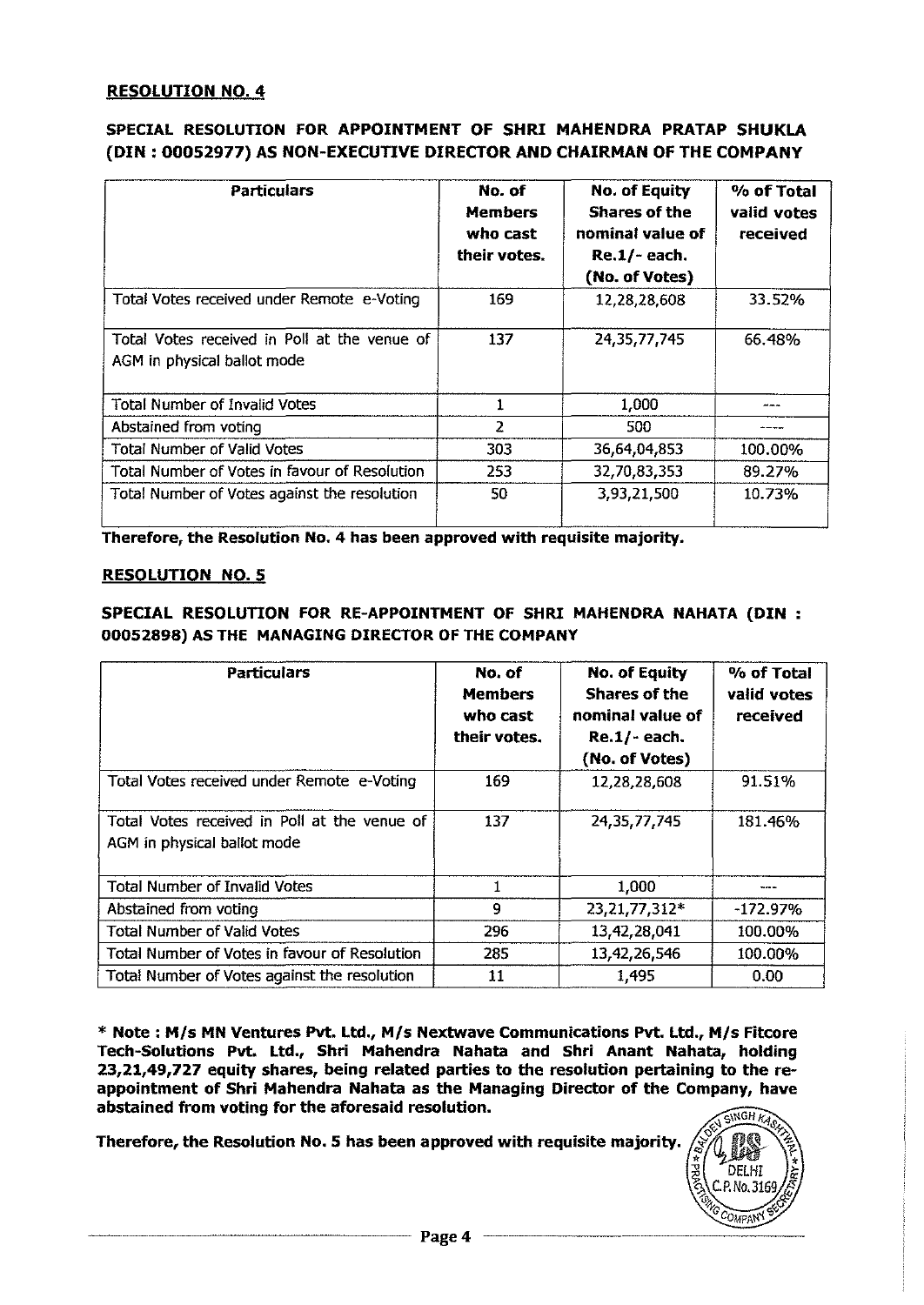## **RESOLUTION NO. 6**

# **ORDINARY RESOLUTION FOR APPOINTMENT OF SHRI RANJEET ANANDKUMAR SONI (DIN : 07977478) AS NOMINEE DIRECTOR OF IDBI**

| <b>Particulars</b>                                                          | No. of<br><b>Members</b><br>who cast<br>their votes. | No. of Equity<br><b>Shares of the</b><br>nominal value of<br>$Re.1/-$ each.<br>(No. of Votes) | % of Total<br>valid votes<br>received |
|-----------------------------------------------------------------------------|------------------------------------------------------|-----------------------------------------------------------------------------------------------|---------------------------------------|
| Total Votes received under Remote e-Voting                                  | 169                                                  | 12,28,28,608                                                                                  | 33.52%                                |
| Total Votes received in Poll at the venue of<br>AGM in physical ballot mode | 137                                                  | 24, 35, 77, 745                                                                               | 66.48%                                |
| <b>Total Number of Invalid Votes</b>                                        |                                                      | 1,000                                                                                         |                                       |
| Abstained from voting                                                       | 4                                                    | 10,200                                                                                        |                                       |
| <b>Total Number of Valid Votes</b>                                          | 301                                                  | 36,63,95,153                                                                                  | 100.00%                               |
| Total Number of Votes in favour of Resolution                               | 263                                                  | 33,87,87,932                                                                                  | 92.47%                                |
| Total Number of Votes against the resolution                                | 38                                                   | 2,76,07,221                                                                                   | 7.53%                                 |
| Therefore, the Resolution No. 6 has been approved with requisite majority.  |                                                      |                                                                                               |                                       |

### **RESOLUTION NO. 7**

### **ORDINARY RESOLUTION FOR APPOINTMENT OF SHRI SURENDRA SINGH SIROHI (DIN** : **07595264) AS AN INDEPENDENT DIRECTOR OF THE COMPANY**

| <b>Particulars</b>                                                          | No. of<br><b>Members</b><br>who cast<br>their votes. | No. of Equity<br><b>Shares of the</b><br>nominal value of<br>$Re.1/-$ each.<br>(No. of Votes) | % of Total<br>valid votes<br>received |
|-----------------------------------------------------------------------------|------------------------------------------------------|-----------------------------------------------------------------------------------------------|---------------------------------------|
| Total Votes received under Remote e-Voting                                  | 169                                                  | 12,28,28,608                                                                                  | 33.52%                                |
| Total Votes received in Poll at the venue of<br>AGM in physical ballot mode | 137                                                  | 24, 35, 77, 745                                                                               | 66.48%                                |
| <b>Total Number of Invalid Votes</b>                                        | 1                                                    | 1,000                                                                                         |                                       |
| Abstained from voting                                                       | $\overline{2}$                                       | 500                                                                                           | ---                                   |
| <b>Total Number of Valid Votes</b>                                          | 303                                                  | 36,64,04,853                                                                                  | 100.00%                               |
| Total Number of Votes in favour of Resolution                               | 298                                                  | 36,64,04,203                                                                                  | 100.00%                               |
| Total Number of Votes against the resolution                                | 5                                                    | 650                                                                                           | 0.00                                  |

Therefore, the Resolution No. 7 has been approved with requisite majority.